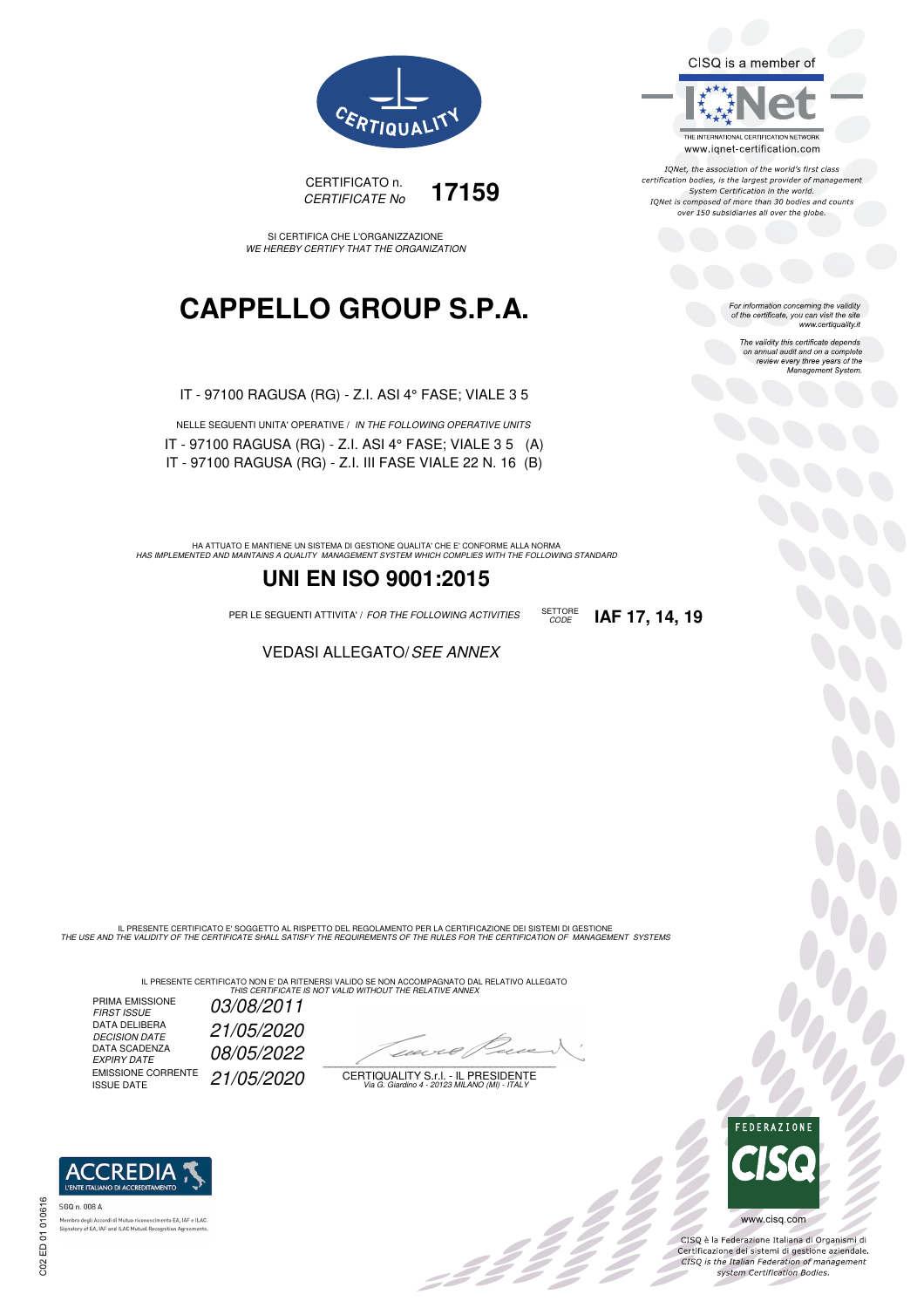

THE INTERNATIONAL CERTIFICATION NETWORK www.iqnet-certification.com IQNet, the association of the world's first class certification bodies, is the largest provider of management System Certification in the world. IONet is composed of more than 30 bodies and counts over 150 subsidiaries all over the globe

> information concerning the validity of the certificate, you can visit the site

The validity this certificate depends The validity this certificate depends<br>on annual audit and on a complete<br>review every three years of the<br>Management System.

www.certiquality.it



ALLEGATO AL CERTIFICATO n. ANNEX TO CERTIFICATE No Page 1/1 **17159**

## **CAPPELLO GROUP S.P.A.**

ATTIVITA' / ACTIVITIES

Produzione di moduli fotovoltaici, vendita moduli fotovoltaici, commercializzazione alluminio e accessori; produzione di profili a taglio termico. Zincatura a caldo di carpenteria metallica.(A) Trattamento superficiale di profili di alluminio e prodotti metallici ferrosi mediante decapaggio, conversione, verniciatura a polvere e per sublicromia, polimerizzazione ed imballaggio. (B) Produzione e commercializzazione di pali ibridi fotovoltaici / eolici stand alone per illuminazione.(A) Produzione e vendita di maschere facciali ad uso medico, chiamate DROP MASK, e accessori quali visiere facciali chiamate DROP SHIELD e filtri di protezione chiamati DROP FILTER. (A) Trattamento superficiale di prodotti ferrosi mediante granigliatura. (B) Manufacture of PV modules, sale of PV modules, commercialization of aluminium and accessores, production of thermal break profiles. Hot-dip galvanizing of metal carpentry. (A) Surface treatment of aluminum sections and ferrous metal products by pickling, conversion, powder paint and color sublimation, polymerization and packaging. (B) Production and marketing of stand-alone hybrid photovoltaic / wind energy lighting poles. (A) Production and sale of face mask for medical purpose, called DROP MASK, and accessories, like face shields called DROP SHIELD, and protection filters called DROP FILTER. (A)

Surface treatment of ferrous products by blasting. (B)

IL PRESENTE ALLEGATO NON E' DA RITENERSI VALIDO SE NON ACCOMPAGNATO DAL RELATIVO CERTIFICATO THIS ANNEX IS NOT VALID WITHOUT THE RELEVANT CERTIFICATE

PRIMA EMISSIONE<br>FIRST ISSUE DATA DELIBERA<br>DECISION DATE DATA SCADENZA DATA SCADENZA<br>EXPIRY DATE<br>EMISSIONE CORRENTE 21/05/2020

03/08/2011 DECISION DATE 21/05/2020

- 2 Z

EMISSIONE CORRENTE  $\left( \frac{21}{05} \right/ \left( \frac{2020}{207} \right)$  certiquality S.f.l. - Il Presidente



 $\frac{1}{2}$ 

www.cisq.com

CISO è la Federazione Italiana di Organismi di CISQ e la regerazione italiana di Organismi di<br>Certificazione dei sistemi di gestione aziendale.<br>CISQ is the Italian Federation of management system Certification Bodies.



ACCREDIA SGQ n. 008 A

ento FA JAF e ILAC Signatory of EA, IAF and ILAC Mutual Recognition Age

Pagina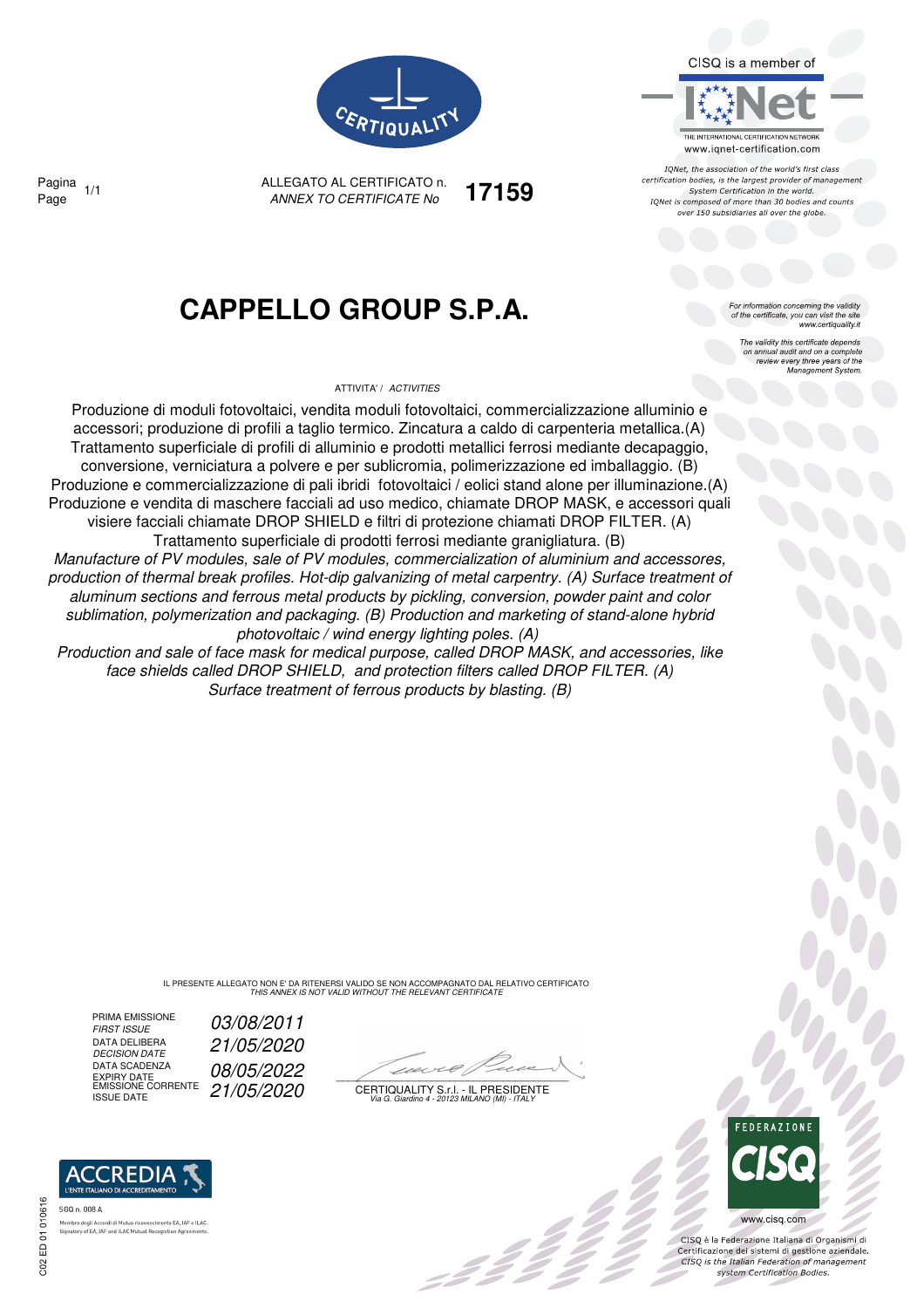®



THE INTERNATIONAL CERTIFICATION NETWORK

# *CERTIFICATE*

has issued an IQNet recognised certificate that the organization:

# **CAPPELLO GROUP S.P.A.**

IT - 97100 RAGUSA (RG) - Z.I. ASI 4° FASE; VIALE 3 5

for the following scope See annex **Quality Management System** has implemented and maintains a which fulfills the requirements of the following standard

### **ISO 9001:2015**

Issued on: First issued on: Expires on: **2020-05-21 2011-08-03 2022-05-08** This attestation is directly linked to the IQNet Partner's original certificate and shall not be used as a stand-alone document

*Registration number:* **IT-62704**



*Alex Stoichitoiu President of IQNET*



*Ing. Mario Romersi*

*President of CISQ* 

IQNet Partners\*:

AENOR *Spain* AFNOR Certification *France* APCER *Portugal* CCC *Cyprus* CISQ *Italy* CQC *China* CQM *China* CQS *Czech Republic* Cro Cert *Croatia* DQS Holding GmbH *Germany* EAGLE Certification Group *USA* FCAV *Brazil* FONDONORMA *Venezuela* ICONTEC *Colombia* Inspecta Sertifiointi Oy *Finland* INTECO *Costa Rica* IRAM *Argentina* JQA *Japan* KFQ *Korea* MIRTEC *Greece* MSZT *Hungary* Nemko AS *Norway* NSAI *Ireland* NYCE-SIGE *México* PCBC *Poland* Quality Austria *Austria* RR *Russia* SII *Israel* SIQ *Slovenia* SIRIM QAS International *Malaysia* SQS *Switzerland* SRAC *Romania* TEST St Petersburg *Russia* TSE *Turkey* YUQS *Serbia* CISQ/CERTIQUALITY S.r.I.<br>
ONET recognised certificate that the<br> **PPELLO GROUP S.P**<br>
on RAGUSA (RG) - Z.I. ASI 4° FASE; VI<br>
for the following scope<br>
has implemented and maintains a<br> **Quality Management System**<br>
including th

\* The list of IQNet partners is valid at the time of issue of this certificate. Updated information is available under www.iqnet-certification.com